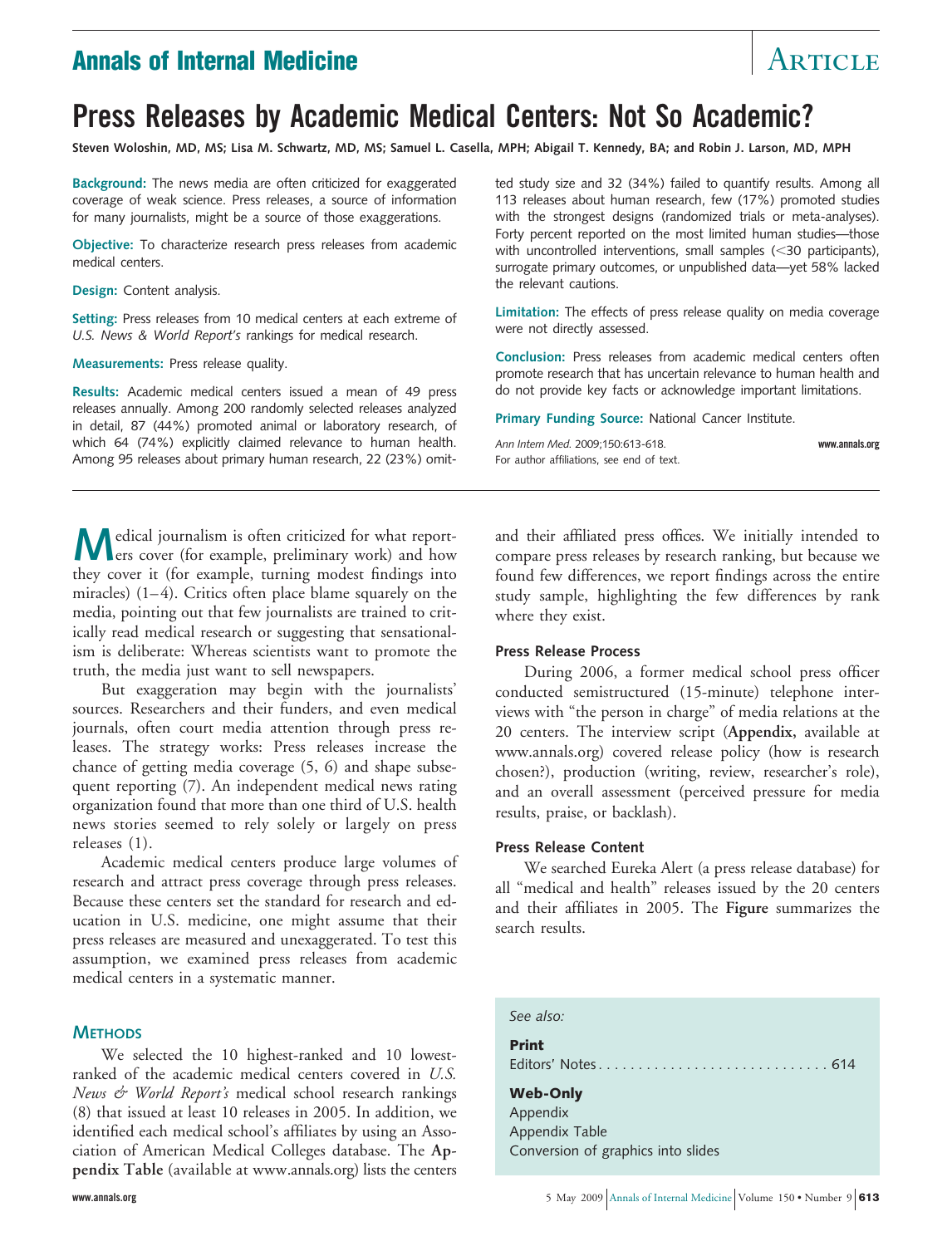# $\text{ARTICE} \mid \text{Press Release}$  by Academic Medical Centers

#### **Context**

News reports often exaggerate the importance of medical research.

#### **Contribution**

The researchers reviewed press releases issued by academic medical centers. They found that many press releases overstated the importance of study findings while underemphasizing cautions that limited the findings' clinical relevance.

# **Caution**

The researchers did not attempt to see how the press releases influenced actual news stories.

#### **Implication**

Academic center press releases often promote research with uncertain clinical relevance without emphasizing important cautions or limitations.

*—The Editors*

#### **Science Promoted**

After excluding duplicate or nonresearch releases (such as those announcing grants), we determined study focus (animal or human) and publication status; if the study was published, we characterized the journal's academic prominence by using the Thompson Scientific Journal Citation Reports "impact factor."

# **Content Analysis**

We randomly selected 200 press releases (10 per center) and assessed presentation of study facts, cautions, and presence of exaggeration by using separate coding schemes for human and nonhuman studies (the **Appendix,** available at www.annals.org, includes both schemes**)**. The schemes included 32 unique items (10 for human studies only, 4 for nonhuman studies only, and 18 common to both). Sixteen items involved simply extracting facts from the release (for example, study size); the other 16 items required subjective judgments (for example, were there cautions about confounding for observational studies?). To confirm key study details (such as population, design, and size), we obtained the research reports (journal article or meeting abstract) referenced in the releases.

#### **Coding Reliability and Analysis**

Two research assistants who were blinded to the study's purpose independently coded releases. To measure reliability, the coders and investigators reviewed each code's definition and then reread the release to confirm (or change) their code. Errors due to definition or data entry problems were corrected before agreement was calculated. Intercoder agreement was "nearly perfect" (9) for both sets of items: for factual items,  $\kappa$  was 1.0 (range, 0.98 to 1.0), and for subjective items,  $\kappa$  was 0.97 (range, 0.79 to 1.0).

Disagreements were resolved by 4 of the investigators. We used STATA, version 10 (StataCorp, College Station, Texas) for all analyses.

# **Role of the Funding Source**

The project was funded by the National Cancer Institute and the Robert Wood Johnson Generalist Faculty Scholars Program. Neither source had any role in study design, conduct, or analysis or in the decision to seek publication.

# **RESULTS**

# **Press Release Process**

All centers said that investigators routinely request press releases and are regularly involved in editing and approving them (**Table 1**). Only 2 centers routinely involve independent reviewers. On average, centers employed 5 press release writers (the highest-ranked centers had more writers than lower-ranked centers [mean, 6.6 vs. 3.7]). Three centers said that they trained writers in research methods and results presentation, but most expected writers to already have these skills and hone them on the job. All 20 centers said that media coverage is an important measure of their success, and most report the number of "media hits" garnered to the administration.

# **Press Releases Issued**

**Table 1** shows that the centers issued 989 medical research-related releases in 2005. The centers averaged 49 releases per year; the range was 13 (Brown Medical School) to 186 (Johns Hopkins University School of Medicine). Twelve percent of the releases promoted unpublished research from scientific meetings. Higher-ranked centers issued more releases than lower-ranked centers (743 vs. 246) and were less likely to promote unpublished research (9% vs. 20%).

#### **Press Release Quality**

**Table 2** summarizes the measures of press release quality.

# **Study Details and Cautions**

Of the 95 releases about primary human research (excluding unstructured reviews and decision models), 77% provided study size and most (66%) quantified the main finding in some way; 47% used at least 1 absolute number, the most transparent way to represent results (10, 11). Few releases (12%) provided access to the full scientific report.

Two thirds of the 200 randomly selected releases reported study funding sources; 4% noted conflicts of interest (either that none [3 releases] or some existed [4 releases]).

Of all 113 releases about human studies, 17% promoted published studies with the strongest designs (randomized trials or meta-analyses). Forty percent reported on inherently limited studies (for example, sample size  $\leq 30$ , uncontrolled interventions, primary surrogate outcomes, or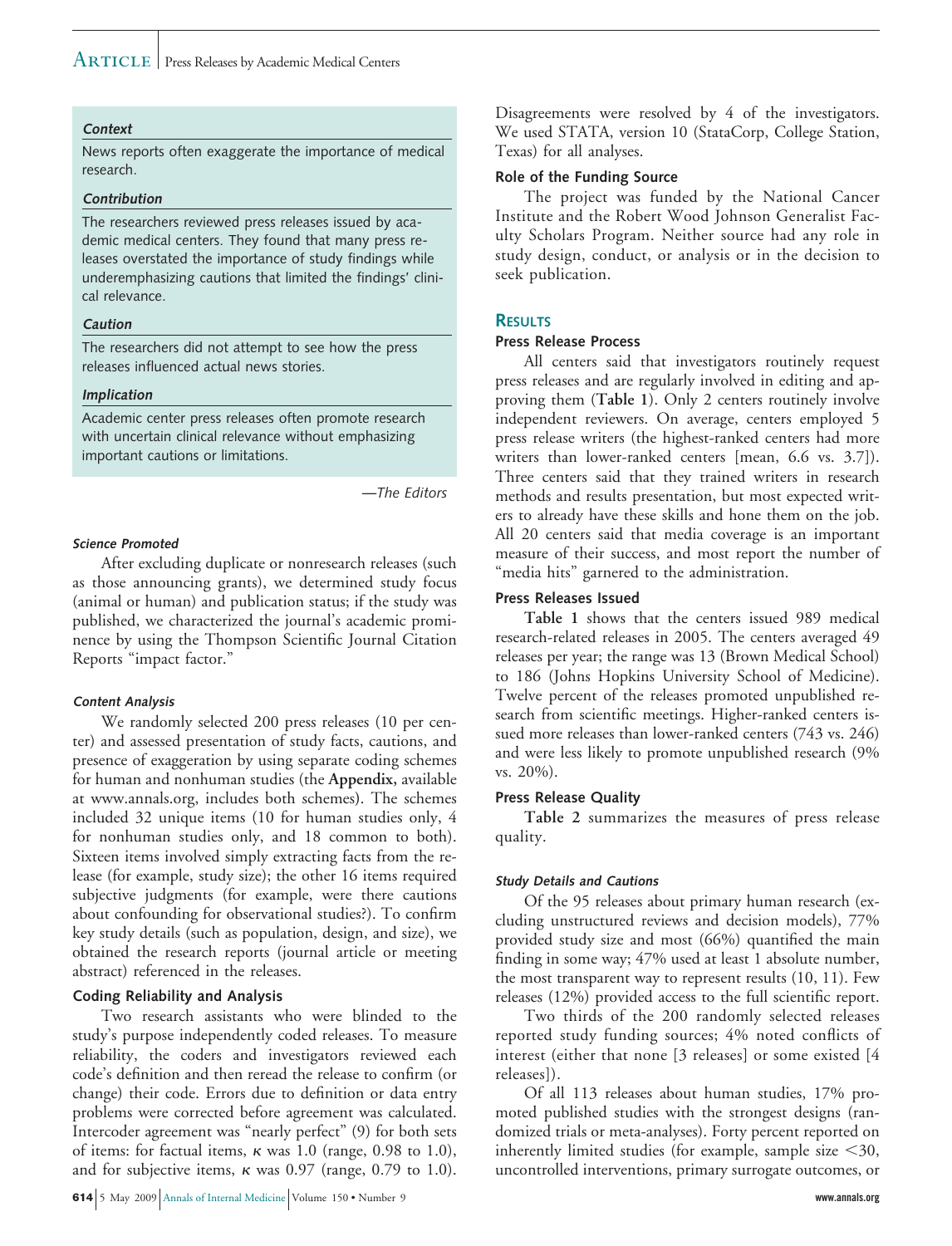

\* Of the medical schools that issued at least 10 press releases in 2005.

unpublished meeting reports). Fewer than half (42%) provided any relevant caveats. For example, a release titled "Lung-sparing treatment for cancer proving effective" (which concluded that treatment was "a safe and effective way to treat early stage lung cancer in medically inoperable patients") lacked cautions about this uncontrolled study of 70 patients.

Among the 87 releases about animal or laboratory studies, most (64 of 87) explicitly claimed relevance to human health, yet 90% lacked caveats about extrapolating results to people. For example, a release about a study of ultrasonography reducing tumors in mice, titled "Researchers study the use of ultrasound for treatment of cancer," claimed (without caveats) that "in the future, treatments

with ultrasound either alone or with chemotherapeutic and antivascular agents could be used to treat cancers."

#### **Exaggeration**

Twenty-nine percent of releases (58 of 200) were rated as exaggerating the finding's importance. Exaggeration was found more often in releases about animal studies than human studies (41% vs. 18%).

Almost all releases (195 of 200) included investigator quotes, 26% of which were judged to overstate research importance. For example, a release for a study of mice with skin cancer, titled "Scientists inhibit cancer gene. Potential therapy for up to 30 percent of human tumors," quoted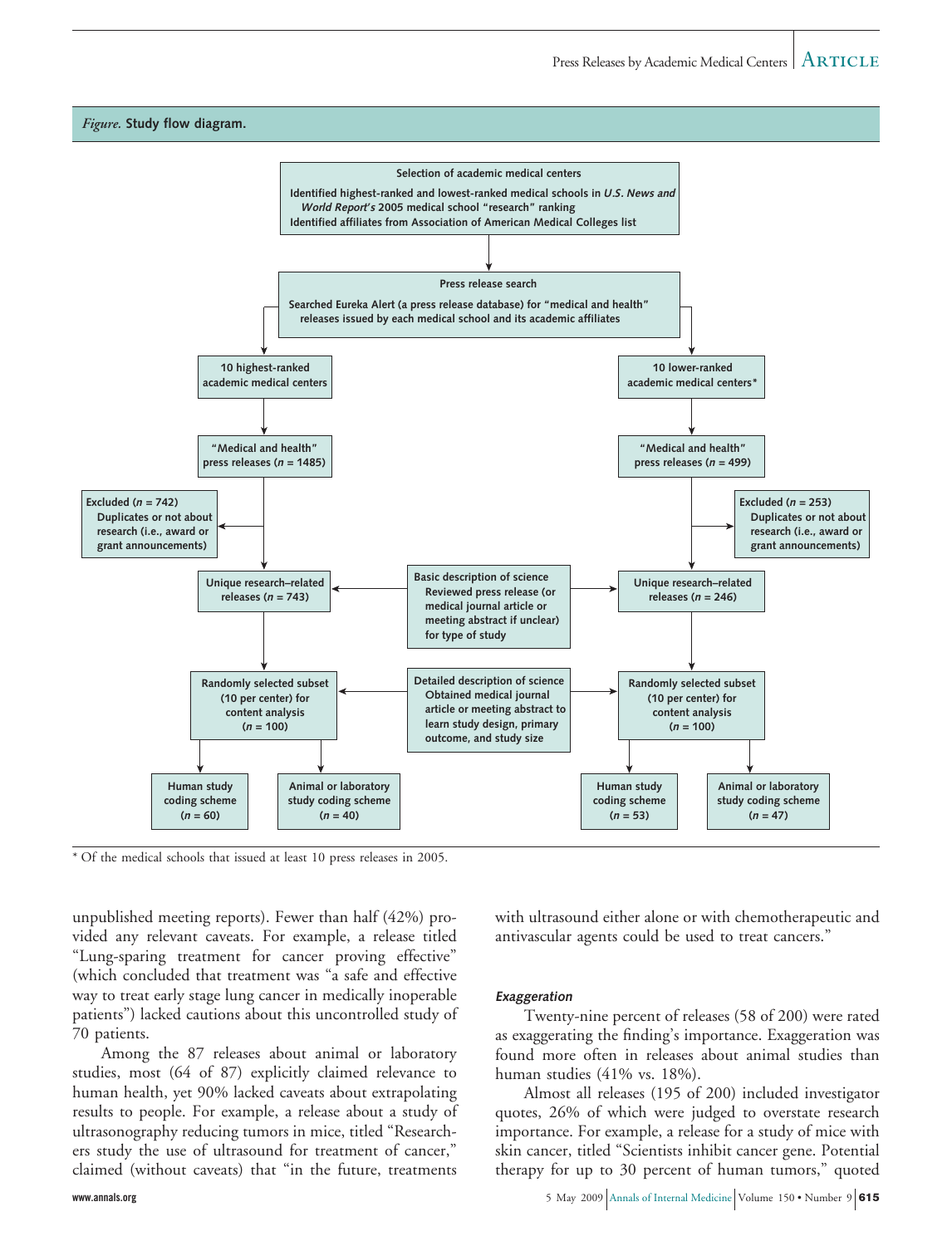# ARTICLE | Press Releases by Academic Medical Centers

#### *Table 1.* **Press Release Process and Press Releases Issued by the 20 Academic Medical Centers\***

| Characteristic                                                                                                  | Academic Medical<br>Centerst |
|-----------------------------------------------------------------------------------------------------------------|------------------------------|
| Number of academic medical centers                                                                              | 20                           |
| Press release process<br>Writing and editing                                                                    |                              |
| Investigators are asked to approve release                                                                      | 20                           |
| Independent reviewer is asked to edit or<br>approve release                                                     | $\mathcal{P}$                |
| Staff and training<br>Mean number of writers in the office (range)                                              | $5(1-10)$                    |
| Center trains writers in research and scientific<br>methods                                                     | 3                            |
| People routinely requesting releases<br>Investigators                                                           | 20                           |
| Administrators                                                                                                  | 12                           |
| Measuring press release success<br>Agree that amount of media coverage is<br>"important measure of success"     | 20                           |
| Reporting of hits to administration                                                                             | 12                           |
| Press releases issued in 2005                                                                                   | 989                          |
| Number of research press releases issued<br>Mean number of press releases issued per<br>academic center (range) | 49 (13-186)                  |
| Publication status of research, %<br>Unpublished scientific meeting presentation                                | 12                           |
| Published medical journal article                                                                               | 88                           |
| Publication in a top-5 journal‡<br>Type of study, %                                                             | 55                           |
| Human                                                                                                           | 59                           |
| Animal or laboratory                                                                                            | 41                           |

\* Established from interviews with academic center press offices and description of all press releases issued.

† Data are the number of academic medical centers, unless otherwise indicated.

‡ Journal with an impact factor greater than the fifth-ranked journal for that Thompson Scientific category.

the investigator as saying that "the implication is that a drug therapy could be developed to reduce tumors caused by Ras without significant side effects." Coders thought that the "implication" exaggerated the study findings, because neither treatment efficacy nor tolerability in humans was assessed.

Although 24% (47 of 200) of releases used the word "significant," only 1 clearly distinguished statistical from clincial significance. All other cases were ambiguous, creating an opportunity for overinterpretation: for example, "Not-for-profit hospitals consistently had significantly higher scores than for-profit hospitals."

# **DISCUSSION**

Press releases issued by 20 academic medical centers frequently promoted preliminary research or inherently limited human studies without providing basic details or cautions needed to judge the meaning, relevance, or validity of the science. Our findings are consistent with those of other analyses of pharmaceutical industry (12) and medical journal (13) press releases, which also revealed a tendency to overstate the importance and downplay (or ignore) the limitations of research.

Our study has several limitations. First, content analysis coding always involves subjectivity. The high level of agreement observed among coders, however, is reassuring. Second, our findings are based on 20 centers, which may raise concern about generalizability. Because only the top 52 (of 125) centers receive a *U.S. News & World Report* ranking, we believe that our findings represent a best-case scenario. Third, our coding scheme was not exhaustive. We focused on study details and cautions we thought were

# *Table 2.* **Type of Research Promoted in and Quality of the 200 Press Releases Analyzed in Detail**

| Press Release Characteristic                                            | Press Releases.<br>n (%) |
|-------------------------------------------------------------------------|--------------------------|
| Type of research promoted                                               |                          |
| Human study                                                             | 113                      |
| Uncontrolled intervention study                                         | 6(5)                     |
| Controlled observational study                                          | 53 (47)                  |
| Randomized trial or meta-analysis*                                      | 19 (17)                  |
| Other (e.g., decision model or review)                                  | 35 (31)                  |
| Animal or laboratory study                                              | 87                       |
| Whole animal                                                            | 45 (52)                  |
| Animal cells                                                            | 22 (25)                  |
| Human cells                                                             | 9(10)                    |
| Other (e.g., bacteria sensitivity)                                      | 11 (13)                  |
|                                                                         |                          |
| Quality                                                                 |                          |
| Study details and cautions providedt                                    |                          |
| Primary human study‡                                                    | 95                       |
| Study size reported                                                     | 73 (77)                  |
| Results quantified                                                      | 63 (66)                  |
| Results quantified with any absolute number                             | 45 (47)                  |
| All releases                                                            | 200                      |
| Funding source noted                                                    | 136 (68)                 |
| Conflicts of interest statement provided§                               | 8(4)                     |
| Releases about unpublished research presented at<br>scientific meetings | 19                       |
| Included caution about status as unpublished                            | 1(5)                     |
| Releases about animal or laboratory studies claiming<br>human relevance | 64                       |
| Included caution about translation to humans                            | 6(10)                    |
| Releases about small human study (sample size <30)                      | 8                        |
| Included caution about small study size                                 | 1(13)                    |
| Releases about uncontrolled human intervention<br>study                 | 6                        |
| Included caution about lack of controls                                 | 1(17)                    |
| Releases about human study using a surrogate<br>primary outcome         | 33                       |
| Included caution about use of surrogate outcome                         | 8(24)                    |
| Releases about human controlled observational study                     | 53                       |
| Included caution about confounding                                      | 6(11)                    |
| Releases about human intervention study                                 | 64                       |
| Mentioned any downsides or side effects                                 | 23 (36)                  |
| Exaggeration avoided                                                    |                          |
| All releases                                                            | 200                      |
| Did not overstate validity or implications of science                   | 142 (71)                 |
| Releases with an investigator quote                                     | 195                      |
| Quote did not overstate importance of the findings                      | 144 (74)                 |
| Releases with the word "significant"                                    | 47                       |
| Clarified that "significant" refers to "statistical<br>significance"    | 1(2)                     |

\* 1 randomized trial was unpublished.

<sup>†</sup> Individual press releases can appear in more than 1 category.

<sup>‡</sup> Includes only primary reports of human studies (e.g., excludes unstructured reviews, decision models).

<sup>§</sup> Either a statement of conflict of interest or a statement that there were no conflicts of interest.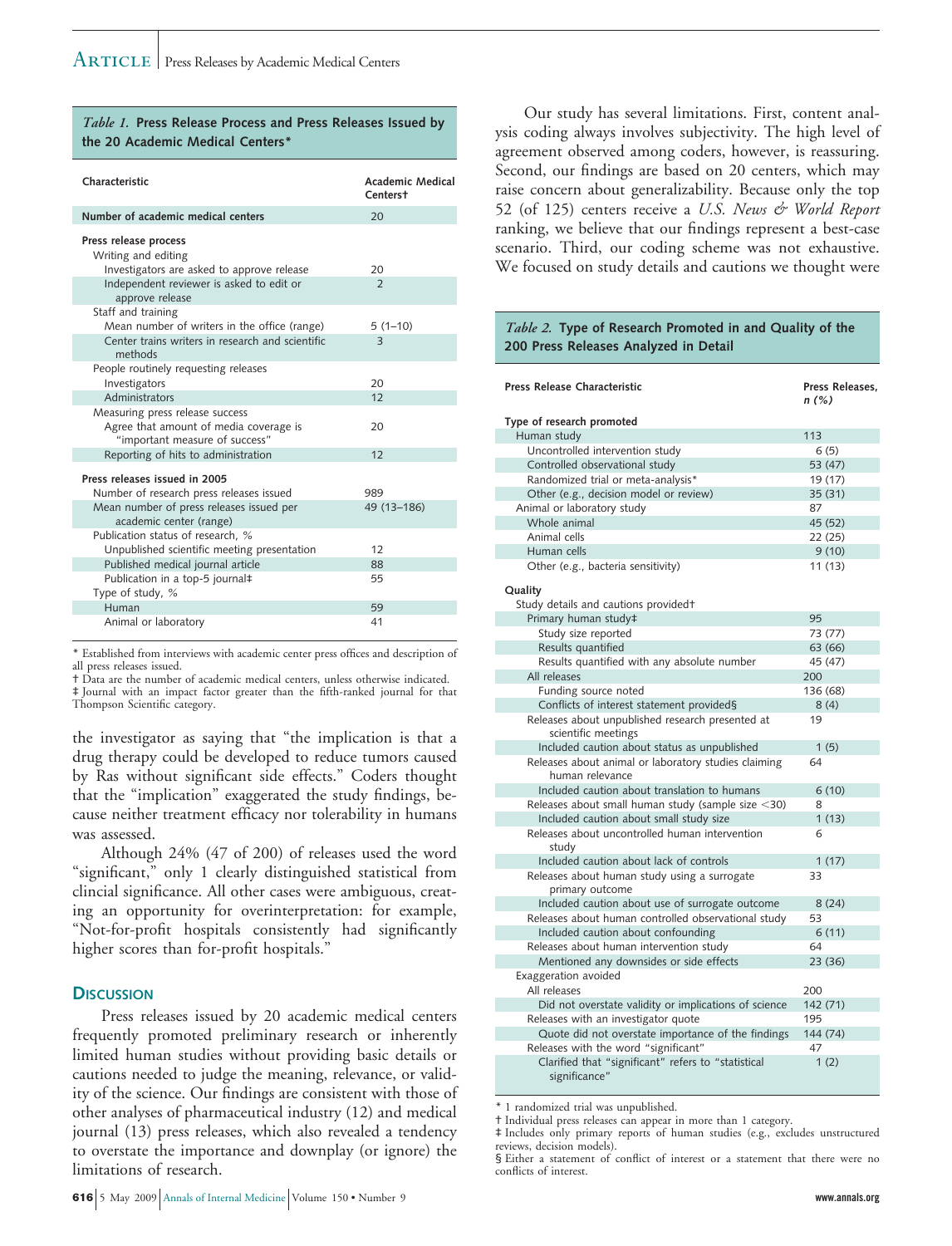of highest priority because press releases are typically 1 page or fewer.

Most important, because we did not analyze subsequent news coverage of press-released research, we cannot directly link problems with press releases (such as lack of cautions or numbers, or exaggeration) with those in news reports. Our findings would be stronger if we had shown integration of exaggerated information from releases into news stories. Nevertheless, press releases matter: They attract journalists' attention, and although the practice is generally discouraged, many health news stories—perhaps as many as one third—seem to rely largely or solely on the press release (1). Journalists worry that such reliance will increase, given newsroom cutbacks and greater demand for online news (7). The problems that we document are very similar to those seen in analyses of medical news: no quantification of main results (14 –16) and no mention of intervention side effects (14 –16), conflicts of interest (16), or study limitations  $(1-4)$ . We believe that academic centers contribute to poor media coverage and are forgoing an opportunity to help journalists do better.

The quickest strategy for improvement would be for centers to issue fewer releases about preliminary research, especially unpublished scientific meeting presentations, because findings often change substantially—or fail to hold up—as studies mature (17). Forty percent of meeting abstracts and 25% of abstracts that garner media attention (18) are never subsequently published as full reports in medical journals (19). Similarly, centers should limit releases about animal or laboratory research. Although such research is important, institutions should not imply clinical benefit when it does not exist (and may not for years, if ever): Two thirds of even highly cited animal studies fail to translate into successful human treatments (20).

When press releases are issued, they should include basic study facts and explicit cautions. For example, press releases should remind journalists that strong inferences cannot be drawn from uncontrolled studies, or that surrogate outcomes do not always translate into clinical outcomes. Although good press releases will probably help, quality reporting also requires good critical evaluation skills. Fortunately, journalists have opportunities to acquire these skills, through such programs as the Association of Health Care Journalists seminars; the Knight Science Journalism Medical Evidence Boot Camp at MIT; and "Medicine in the Media: The Challenge of Reporting on Medical Research," a workshop sponsored by the National Institutes of Health, the Dartmouth Institute for Health Policy and Clinical Practice, and the Department of Veterans Affairs.

Investigators can also do better. They could forgo requesting releases for studies with obvious limitations and review releases before dissemination, taking care to temper their tone (particularly their own quotes, which we often found overly enthusiastic).

By issuing fewer but better press releases, academic centers could help reduce the chance that journalists and the public are misled about the importance or implications of medical research. Centers might get less press coverage, but they would better serve their mission: to improve the health of their communities and the larger society in which they reside.

From the Veterans Affairs Outcomes Group, Department of Veterans Affairs Medical Center, White River Junction, Vermont, and The Dartmouth Institute for Health Policy and Clinical Practice and Dartmouth Medical School, Hanover, New Hampshire.

**Note:** Drs. Woloshin and Schwartz contributed equally to the creation of this manuscript. The order of their names is arbitrary.

**Disclaimer:** The views expressed herein do not necessarily represent the views of the Department of Veterans Affairs or the U.S. government.

**Acknowledgment:** The authors thank Renda Wiener, MD, MPH, for helpful comments on an earlier draft; the members of the Veterans Affairs Outcomes Group for their ongoing helpful feedback during all phases of the project; Deborah Kimbell, Andrew Nordhoff, and Jane D'Antonio for their feedback on the media relations interview script; and Jennifer Snide, MPH, and Katie Van Veen, BA, for technical assistance.

**Grant Support:** By the National Cancer Institute (grant R01 CA104721). Drs. Woloshin and Schwartz were also supported by Robert Wood Johnson Generalist Faculty Scholars Awards.

**Potential Financial Conflicts of Interest:** *Honoraria:* S. Woloshin (National Institutes of Health, for "Medicine in the Media"), L.M. Schwartz (National Institutes of Health, for "Medicine in the Media").

**Reproducible Research Statement:** *Study protocol:* Available from Dr. Schwartz (e-mail, lisa.schwartz@dartmouth.edu). *Statistical code and data set:* Not available.

**Requests for Single Reprints:** Lisa M. Schwartz, MD, MS, Veterans Affairs Outcomes Group (111B), Department of Veterans Affairs, Veterans Affairs Medical Center, White River Junction, VT 05009; e-mail, lisa.schwartz@dartmouth.edu.

Current author addresses and author contributions are available at www .annals.org.

#### **References**

1. **Schwitzer G.** How do US journalists cover treatments, tests, products, and procedures? An evaluation of 500 stories. PLoS Med. 2008;5:e95. [PMID: 18507496]

2. **Smith D, Wilson A, Henry D; Media Doctor Study Group.** Monitoring the quality of medical news reporting: early experience with media doctor. Med J Aust. 2005;183:190-3. [PMID: 16097916]

3. **Wilkes MS, Kravitz RL.** Medical researchers and the media. Attitudes toward public dissemination of research. JAMA. 1992;268:999-1003. [PMID: 1501326] 4. **Woloshin S, Schwartz LM.** Media reporting on research presented at scientific meetings: more caution needed. Med J Aust. 2006;184:576-80. [PMID: 16768666]

5. **de Semir V, Ribas C, Revuelta G.** Press releases of science journal articles and subsequent newspaper stories on the same topic. JAMA. 1998;280:294-5. [PMID: 9676688]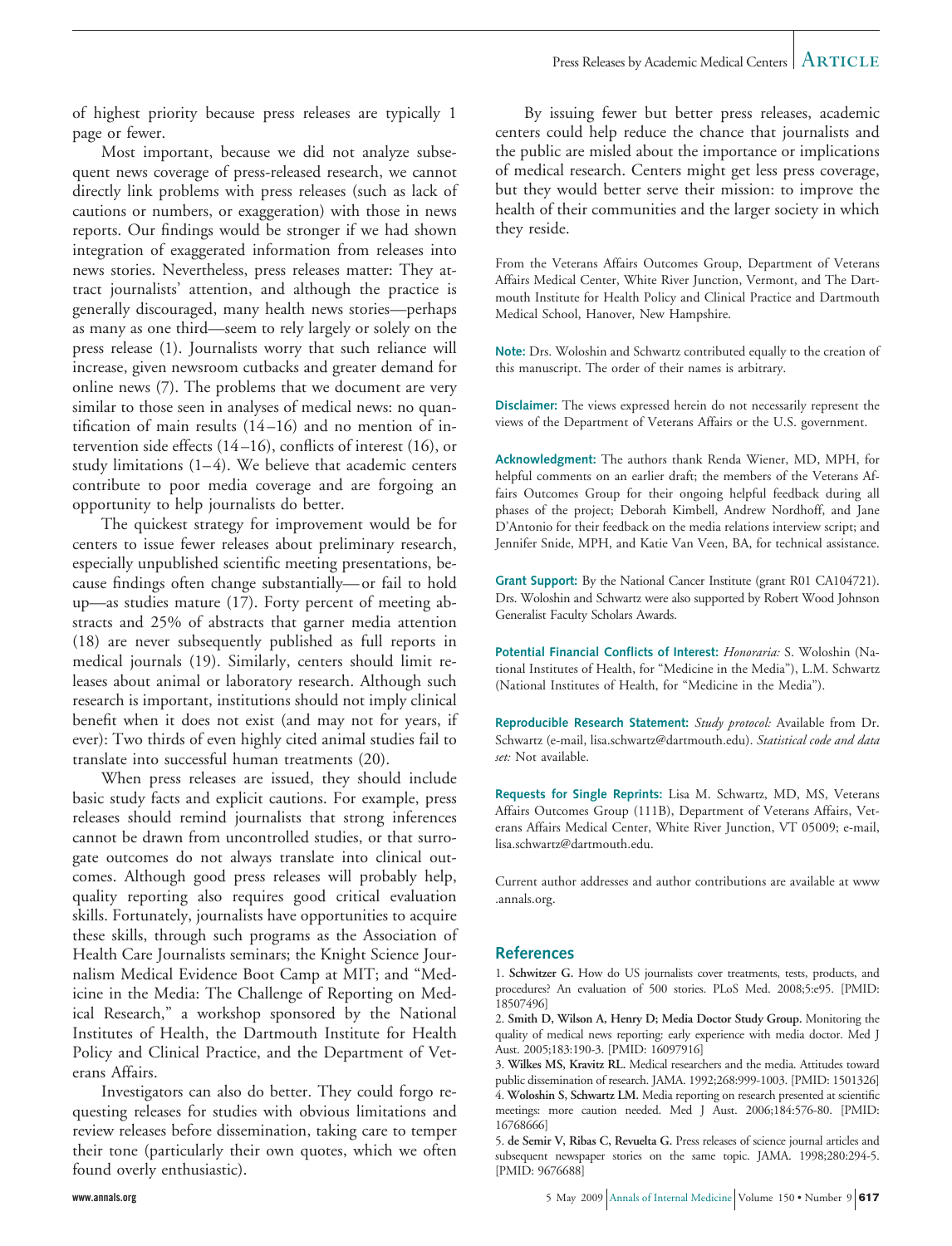# ARTICLE | Press Releases by Academic Medical Centers

6. **Bartlett C, Sterne J, Egger M.** What is newsworthy? Longitudinal study of the reporting of medical research in two British newspapers. BMJ. 2002;325:81-4. [PMID: 12114239]

7. **Russell C.** Science reporting by press release. Columbia Journalism Review. 2008. Accessed at www.cjr.org/the\_observatory/science\_reporting\_by\_press\_rel .php on 3 March 2009.

8. America's Best Graduate Schools: Plus a Directory of Business, Education, Engineering, Law, and Medical Schools. Washington, DC: U.S. News and World Report; 2005.

9. **Landis JR, Koch GG.** The measurement of observer agreement for categorical data. Biometrics. 1977;33:159-74. [PMID: 843571]

10. **Naylor CD, Chen E, Strauss B.** Measured enthusiasm: does the method of reporting trial results alter perceptions of therapeutic effectiveness? Ann Intern Med. 1992;117:916-21. [PMID: 1443954]

11. **Schwartz LM, Woloshin S, Black WC, Welch HG.** The role of numeracy in understanding the benefit of screening mammography. Ann Intern Med. 1997; 127:966-72. [PMID: 9412301]

12. **Kuriya B, Schneid EC, Bell CM.** Quality of pharmaceutical industry press releases based on original research. PLoS ONE. 2008;3:e2828. [PMID: 18716675]

13. **Woloshin S, Schwartz LM.** Press releases: translating research into news. JAMA. 2002;287:2856-8. [PMID: 12038933]

14. **Cassels A, Hughes MA, Cole C, Mintzes B, Lexchin J, McCormack JP.** Drugs in the news: an analysis of Canadian newspaper coverage of new prescription drugs. CMAJ. 2003;168:1133-7. [PMID: 12719316]

15. **Høye S, Hjortdahl P.** ["New wonder pill!"—what do Norwegian newspapers write]. Tidsskr Nor Laegeforen. 2002;122:1671-6. [PMID: 12555610]

16. **Moynihan R, Bero L, Ross-Degnan D, Henry D, Lee K, Watkins J, et al.** Coverage by the news media of the benefits and risks of medications. N Engl J Med. 2000;342:1645-50. [PMID: 10833211]

17. **Toma M, McAlister FA, Bialy L, Adams D, Vandermeer B, Armstrong PW.** Transition from meeting abstract to full-length journal article for randomized controlled trials. JAMA. 2006;295:1281-7. [PMID: 16537738]

18. **Schwartz LM, Woloshin S, Baczek L.** Media coverage of scientific meetings: too much, too soon? JAMA. 2002;287:2859-63. [PMID: 12038934]

19. **Scherer RW, Langenberg P, von Elm E.** Full publication of results initially presented in abstracts. Cochrane Database Syst Rev. 2007:MR000005. [PMID: 17443628]

20. **Hackam DG, Redelmeier DA.** Translation of research evidence from animals to humans [Letter]. JAMA. 2006;296:1731-2. [PMID: 17032985]